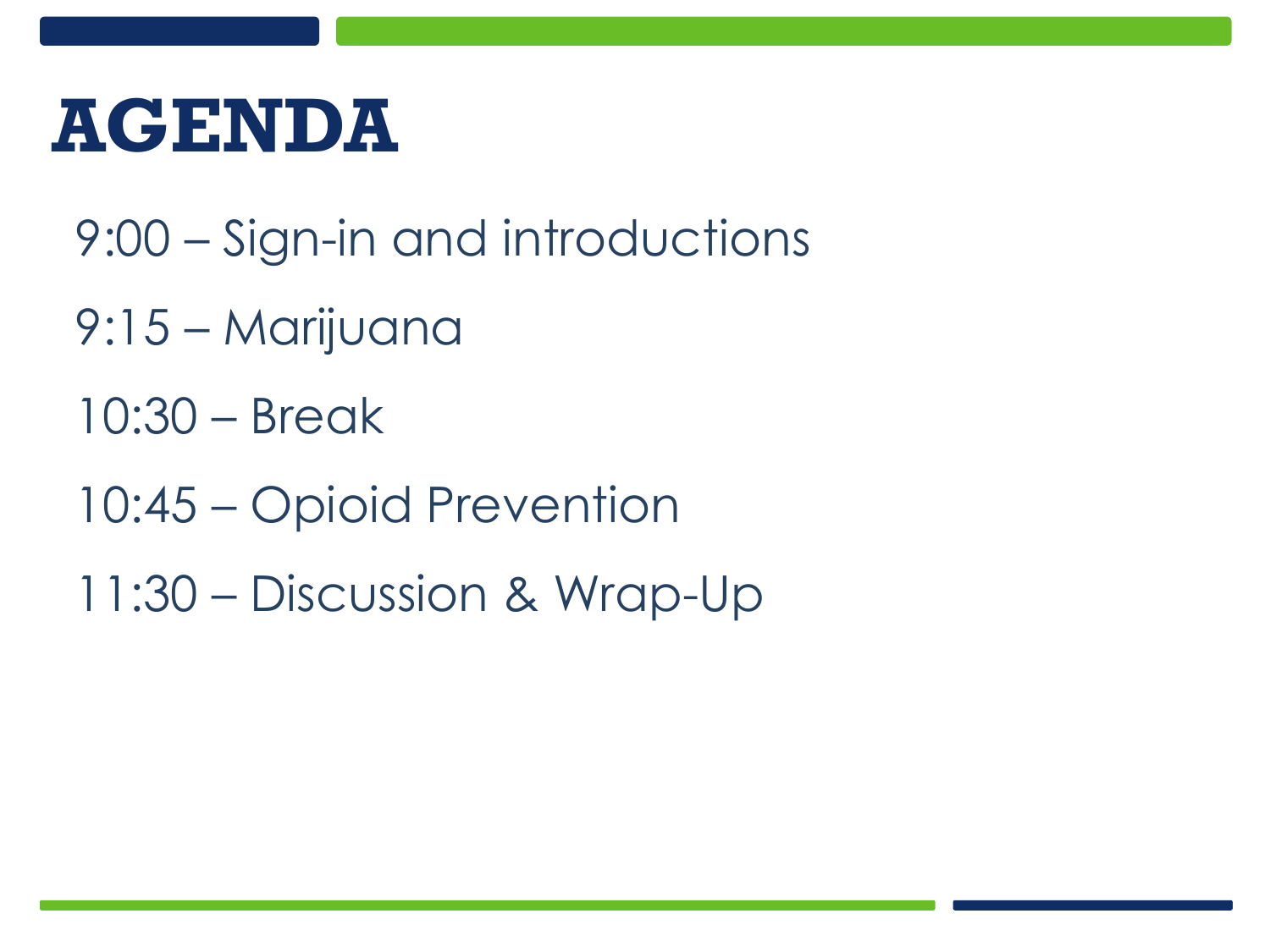

#### **Marijuana: Preventing Youth Use**

Juliet D'Alessandro, Healthy Communities Specialist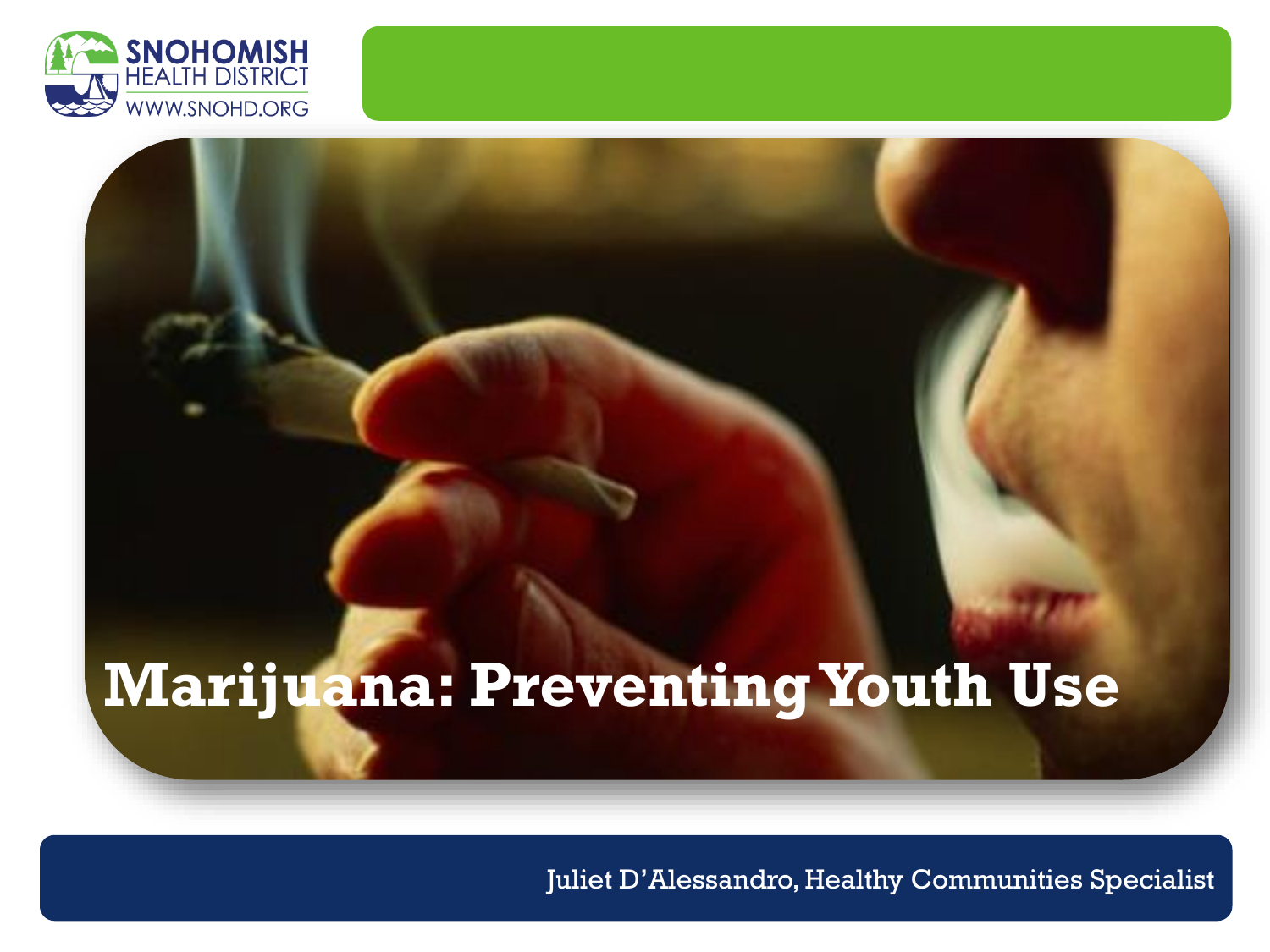### **Today will cover:**

- Marijuana Overview
	- Laws
	- Consumption
	- $-$  THC
- Impacts of Youth Marijuana Use
	- Brain impacts
	- Short- & long-term impacts
- Youth Prevention
- Questions & Discussion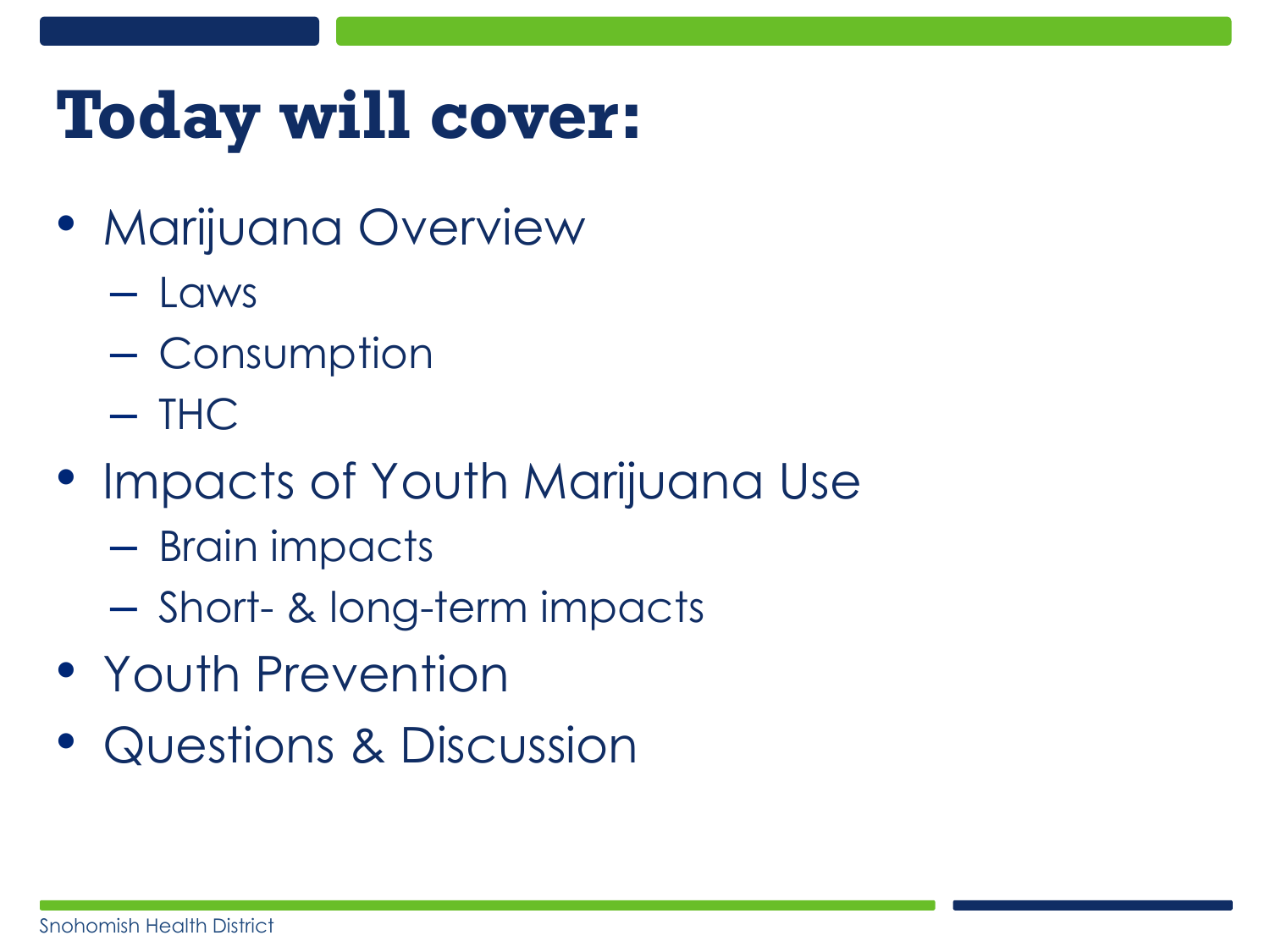### **Marijuana**

- *Pot, weed, bud, grass, reefer, herb*, or *Mary Jane*
- Dried leaves, stems, and flowers of cannabis plant
- Delta-9-tetrahydrocannabinol (THC)
	- Active compound
	- Produces "high" feeling
	- Interacts w/the brain
	- **Drastically increased potency**
		- $\geq$  2 to 7 times stronger than 1970's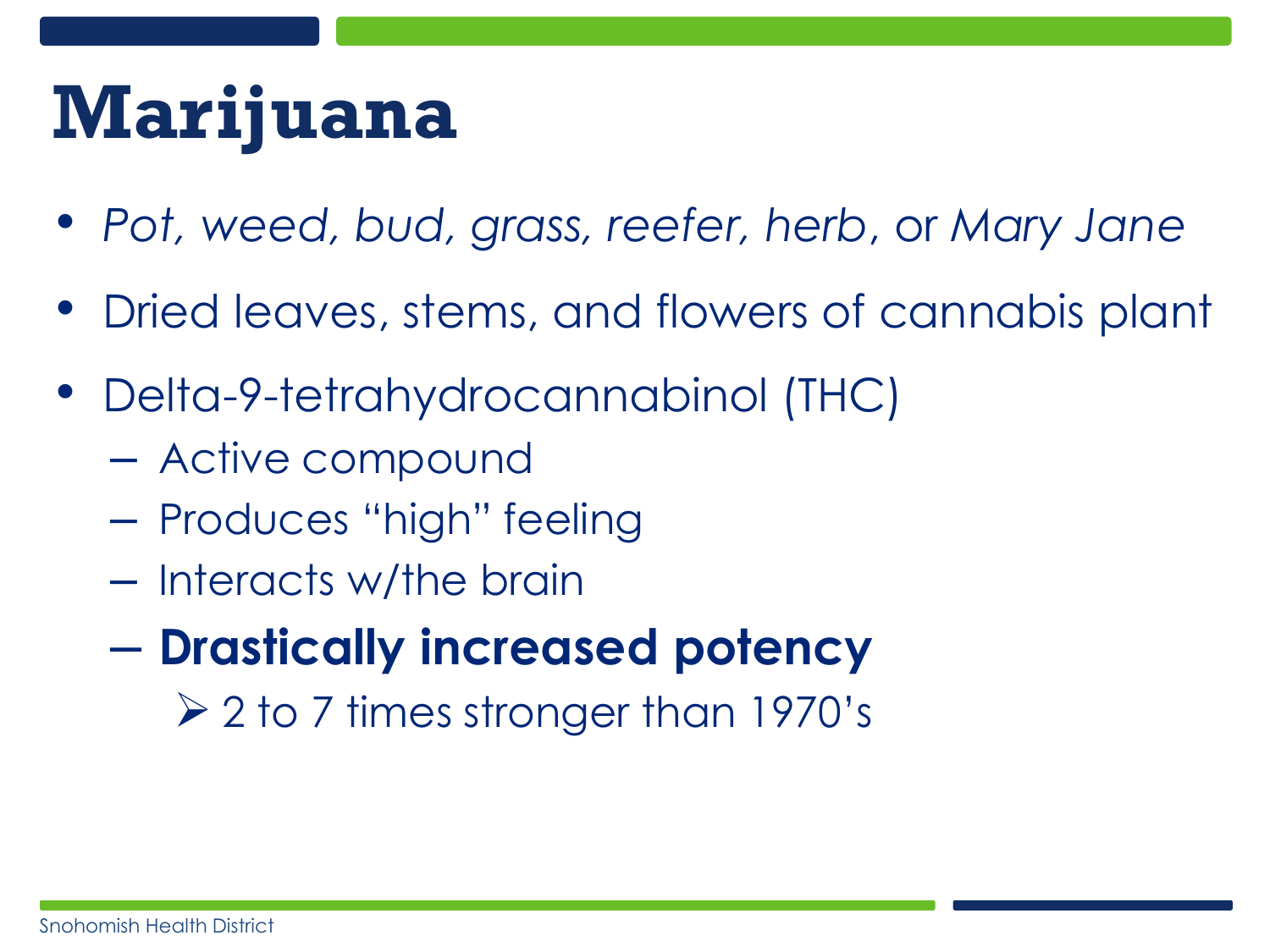### **Initiative 502**

- Washington State legalized recreational marijuana in 2012
- First stores opened July 2014
- June 2016 medical stores combined w/retail
- "Legal-ish"
	- ― Only legal for adults 21 and older
	- ― Still *illegal* for youth under age 21 to use or possess marijuana
	- ― Still a **federal** crime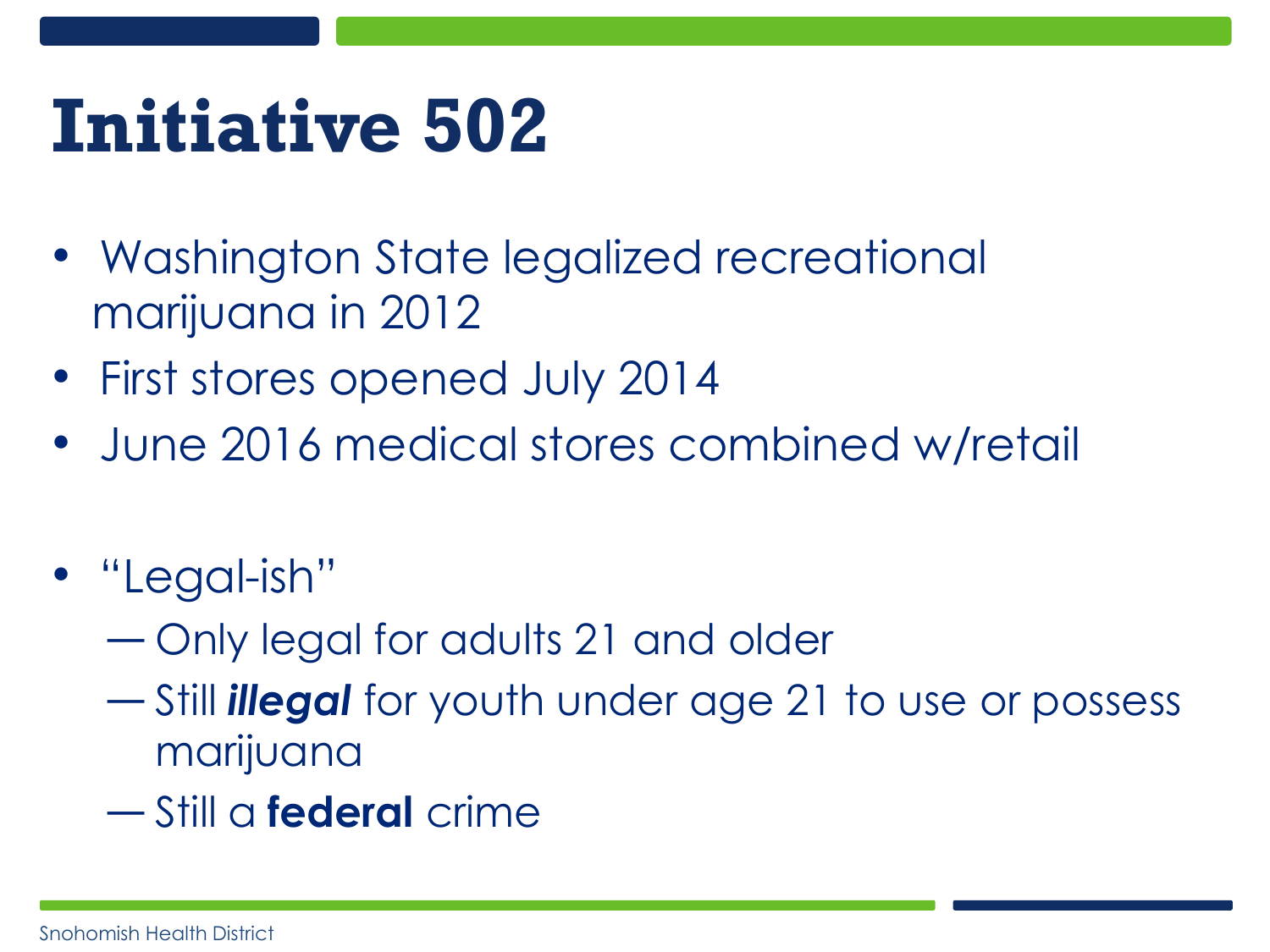#### **Laws for Adult Use**

Adults age 21+ can legally purchase & possess:

- 1 ounce of usable marijuana
- 16 ounces of marijuana-infused edibles
- 72 ounces of marijuana in liquid form
- 7 grams of marijuana concentrates
- It is illegal to consume marijuana in *any* form in public
- It is illegal to take marijuana outside of WA State
- It is illegal to drive under the influence of marijuana
- Open container laws apply to marijuana too!
- Providing marijuana to *anyone* under 21—even own children, in own home—is a felony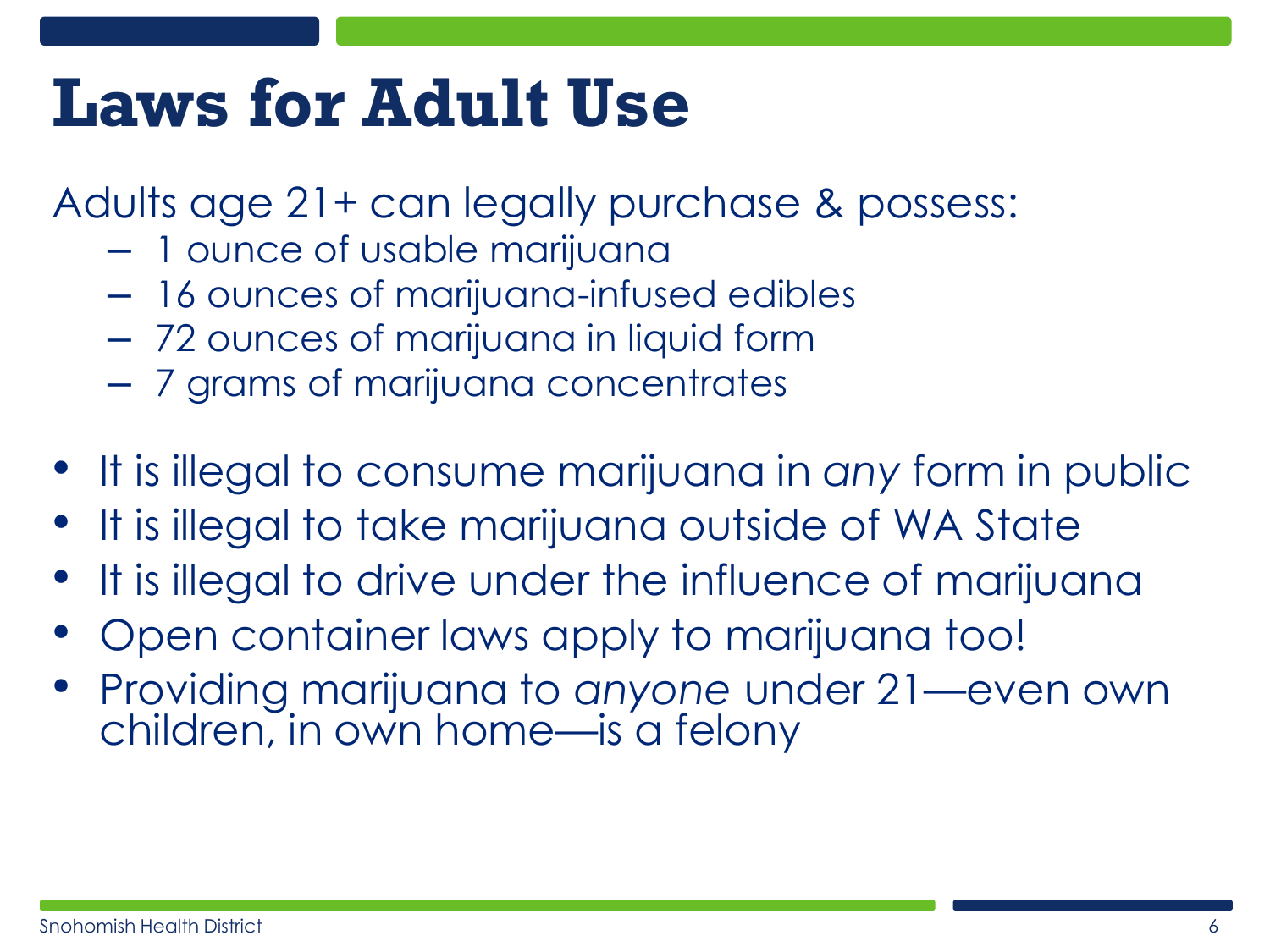# **Sales and Advertising Restrictions**

- No retail stores allowed within 1,000ft of:
	- Elementary or secondary school
	- Public playground
- No marijuana leaf image or cartoons allowed in advertisement; can't appeal to kids
- Business limited to two signs; 1,600 in<sup>2</sup>
- Billboards can contain information only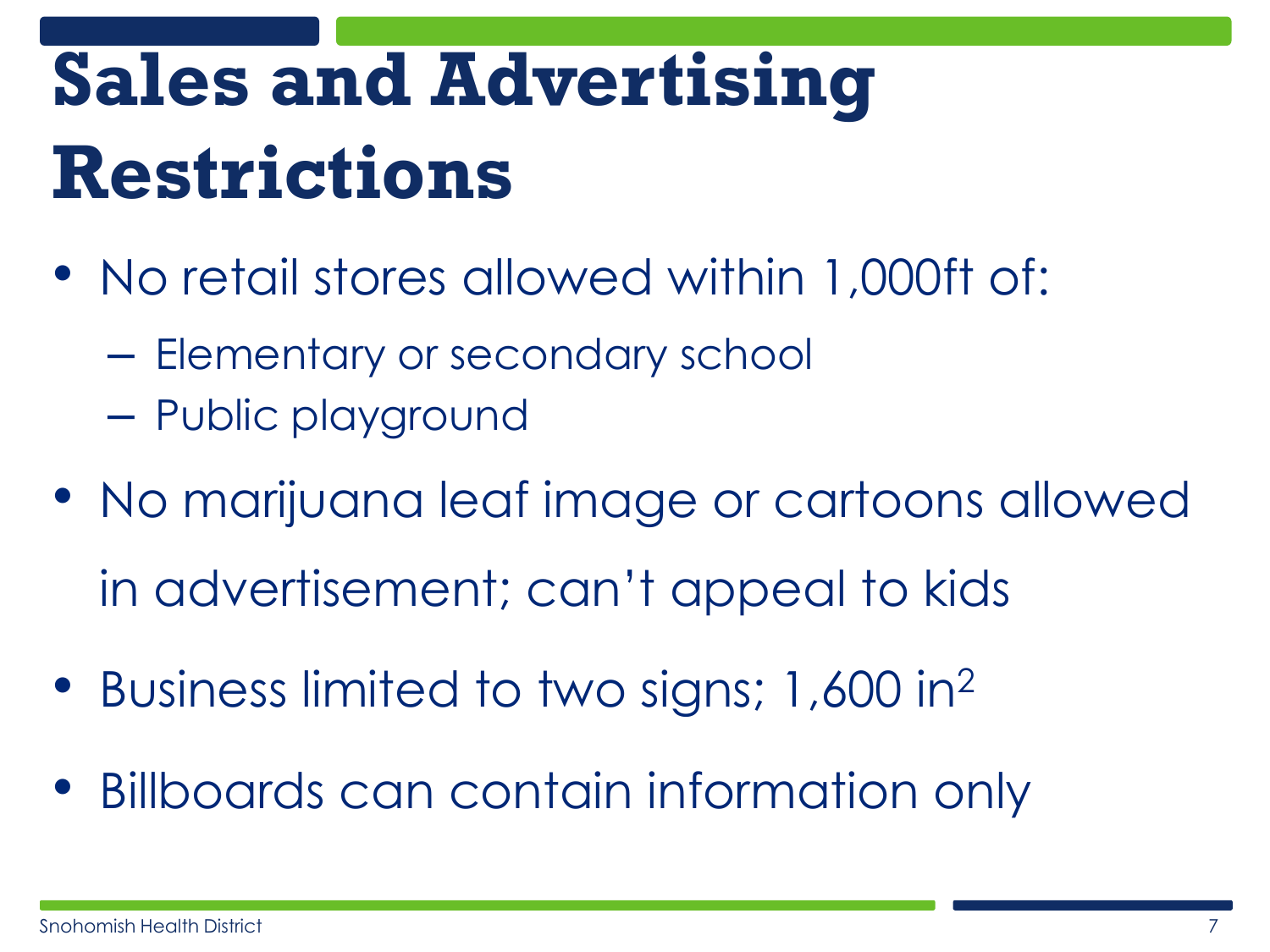## **Ways Marijuana is Consumed**

- Smoked/Vaped (plant material)
	- Joint, blunt, pipe, bong, hookah
- Ingested ("edibles")
	- − Cookies, brownies, candy, drinks



- Vaporized (concentrates)
	- − Vaping, "dabs" or "dabbing"







**WAX** 



**SHATTER** 

**LIQUID THC** 







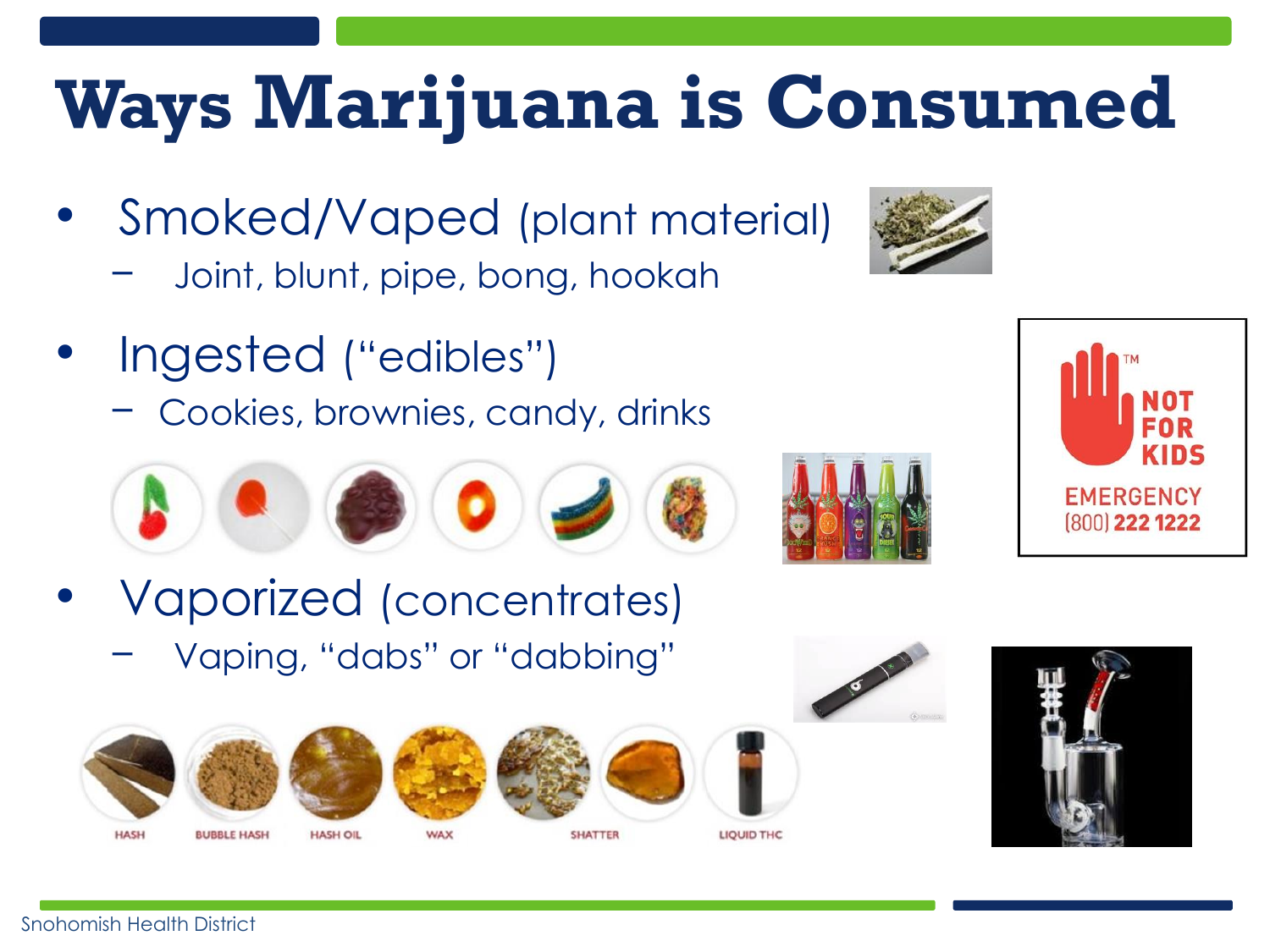### **Medical Marijuana**

- Used for conditions like cancer, AIDS, epilepsy, glaucoma, PTSD, Crohn's, Parkinson's
- Often lower in THC, higher in CBDs
- Oils, tinctures, creams, ointment – No psychoactive effect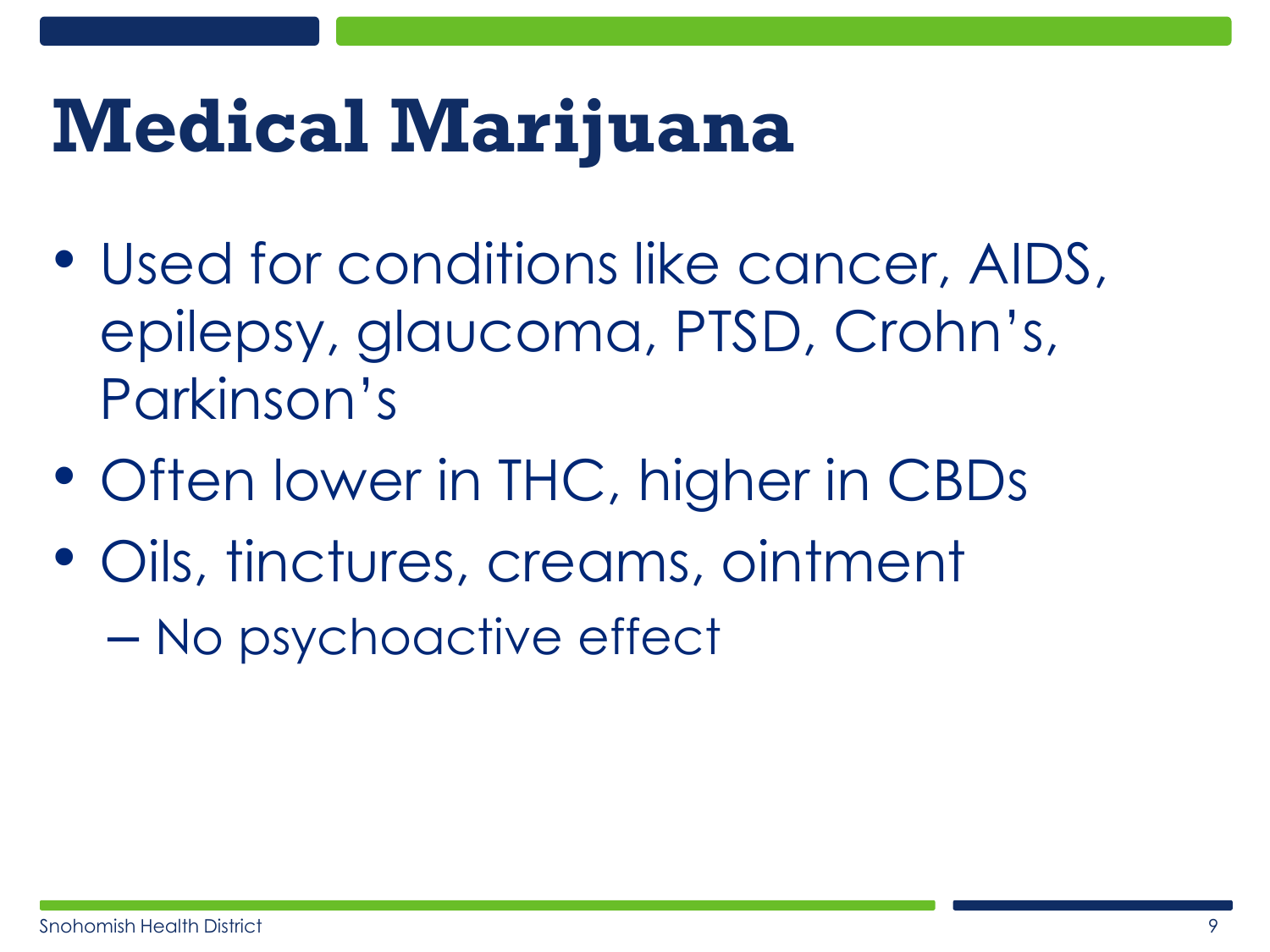#### **Do you know ADULTS who use?**

#### **Do you know YOUTH who use?**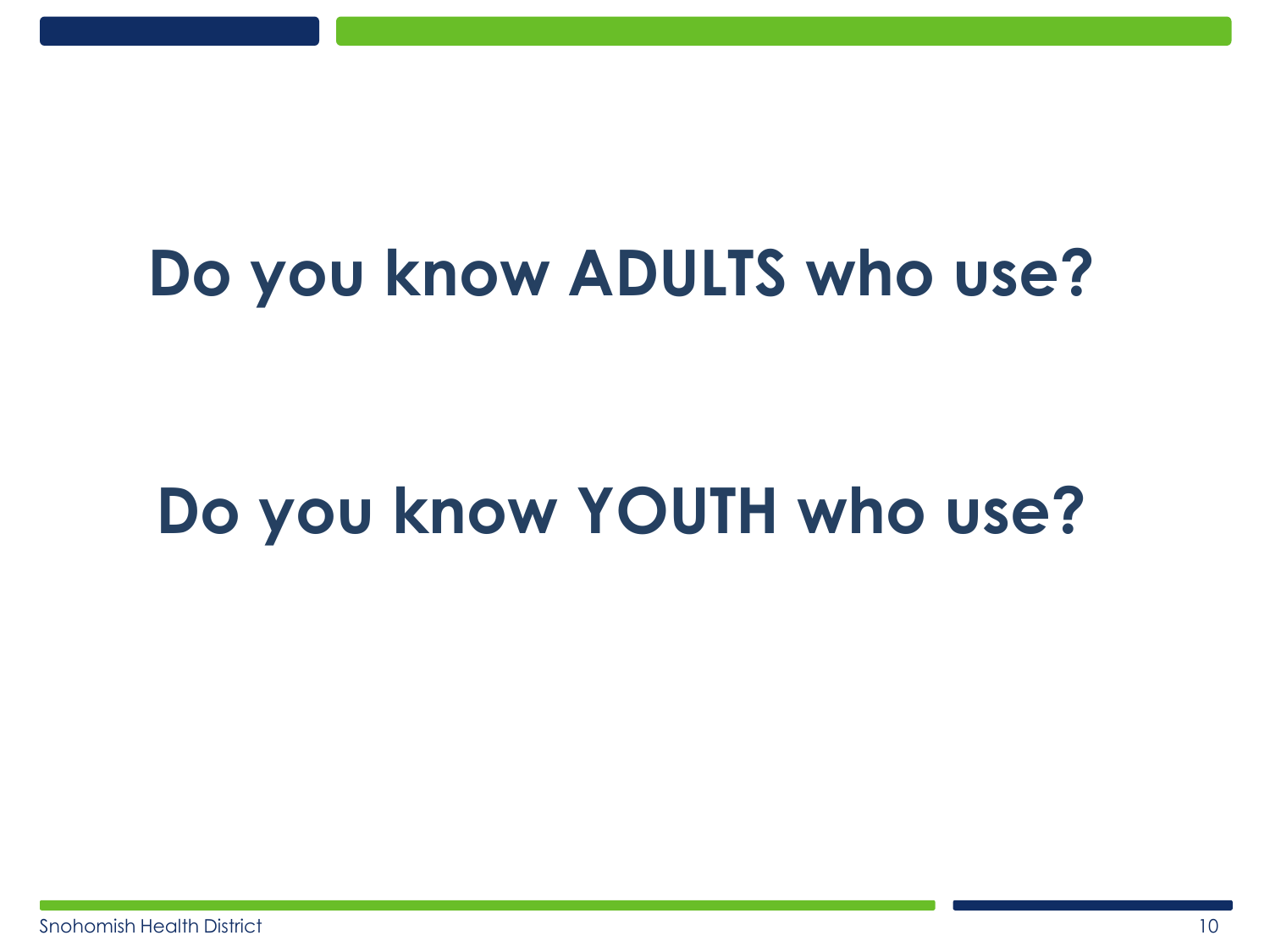### **Youth Marijuana Use**

In 2016, how many youth in Snohomish County had *ever* tried marijuana?

• 9.6% of 8<sup>th</sup> grade students

- 24.7% of  $10<sup>th</sup>$  grade students
- 44.5% of  $12<sup>th</sup>$  grade students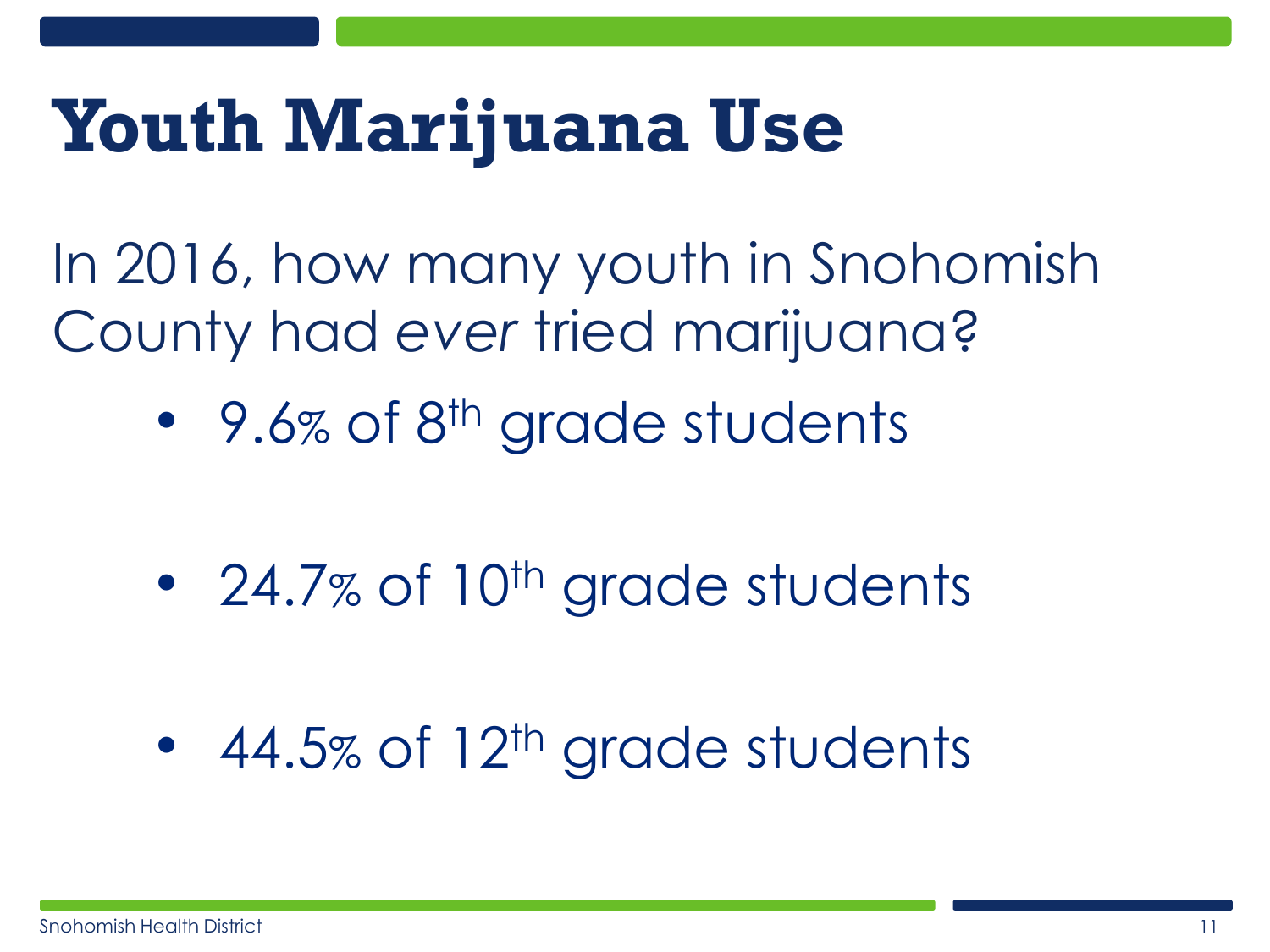#### **Youth Marijuana Use Snohomish County, 2016**

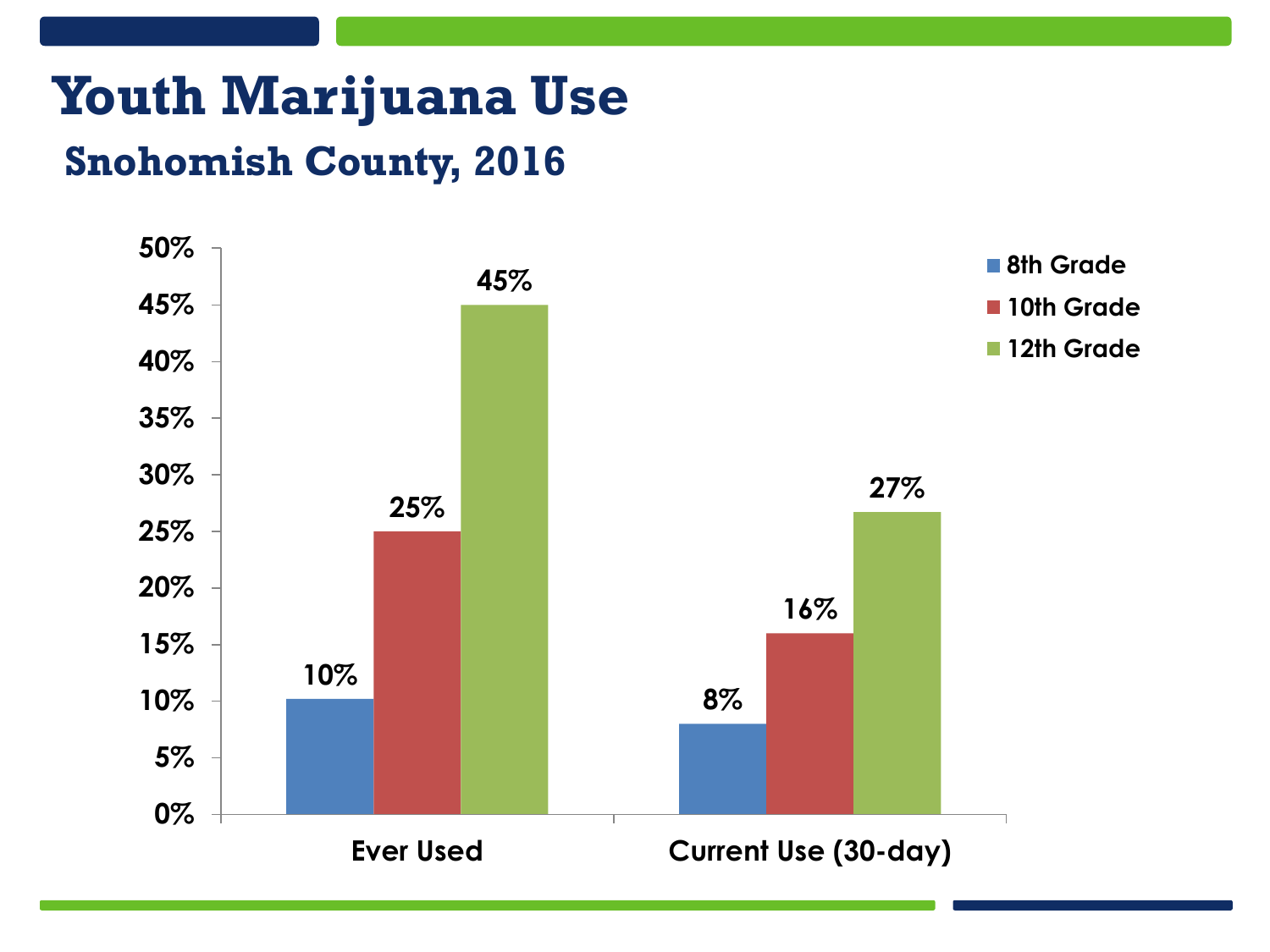## **Why Prevent Youth Use?**

**► Brains continue to develop until age 25,** so marijuana can affect youth very differently than adults.

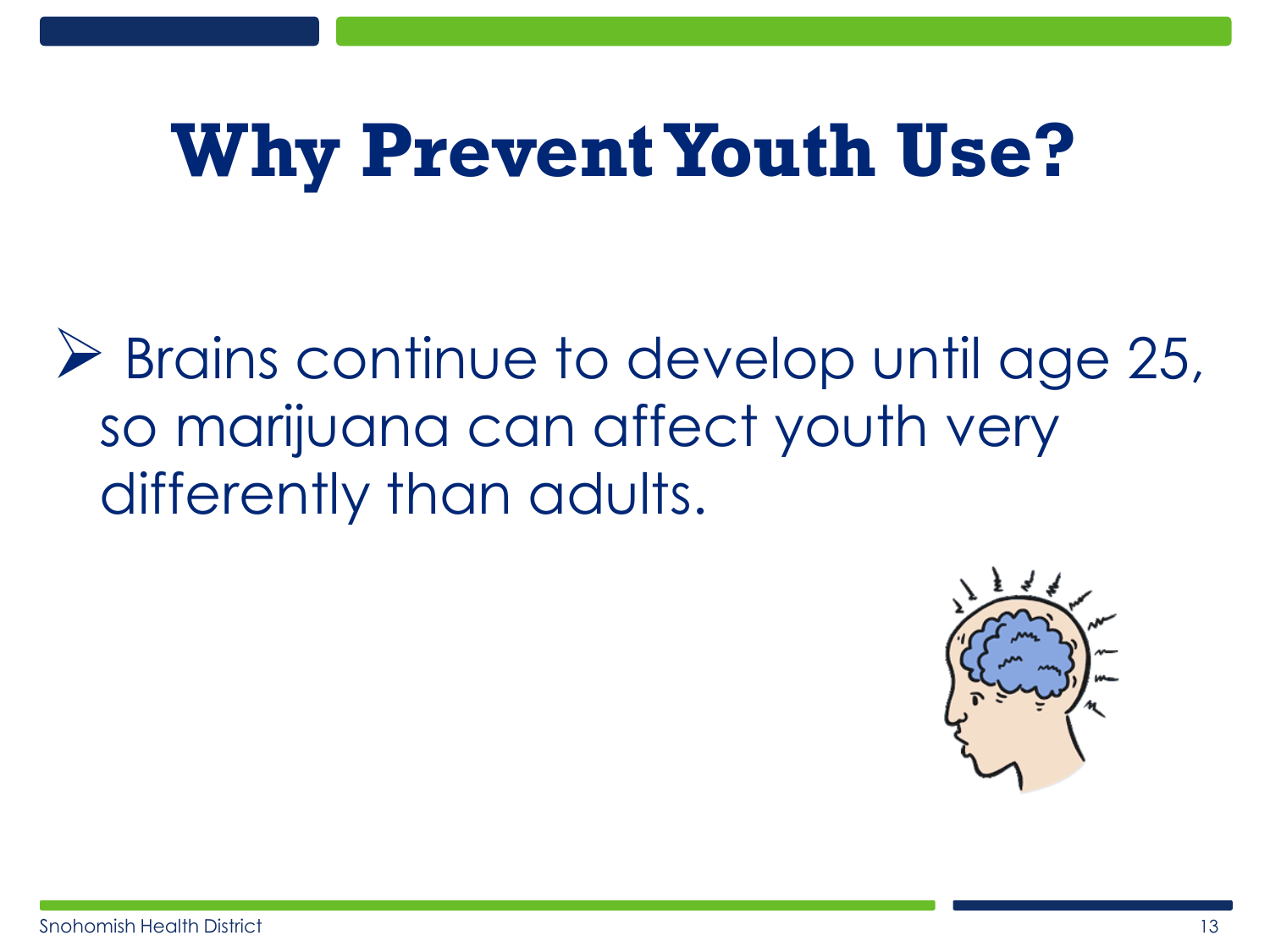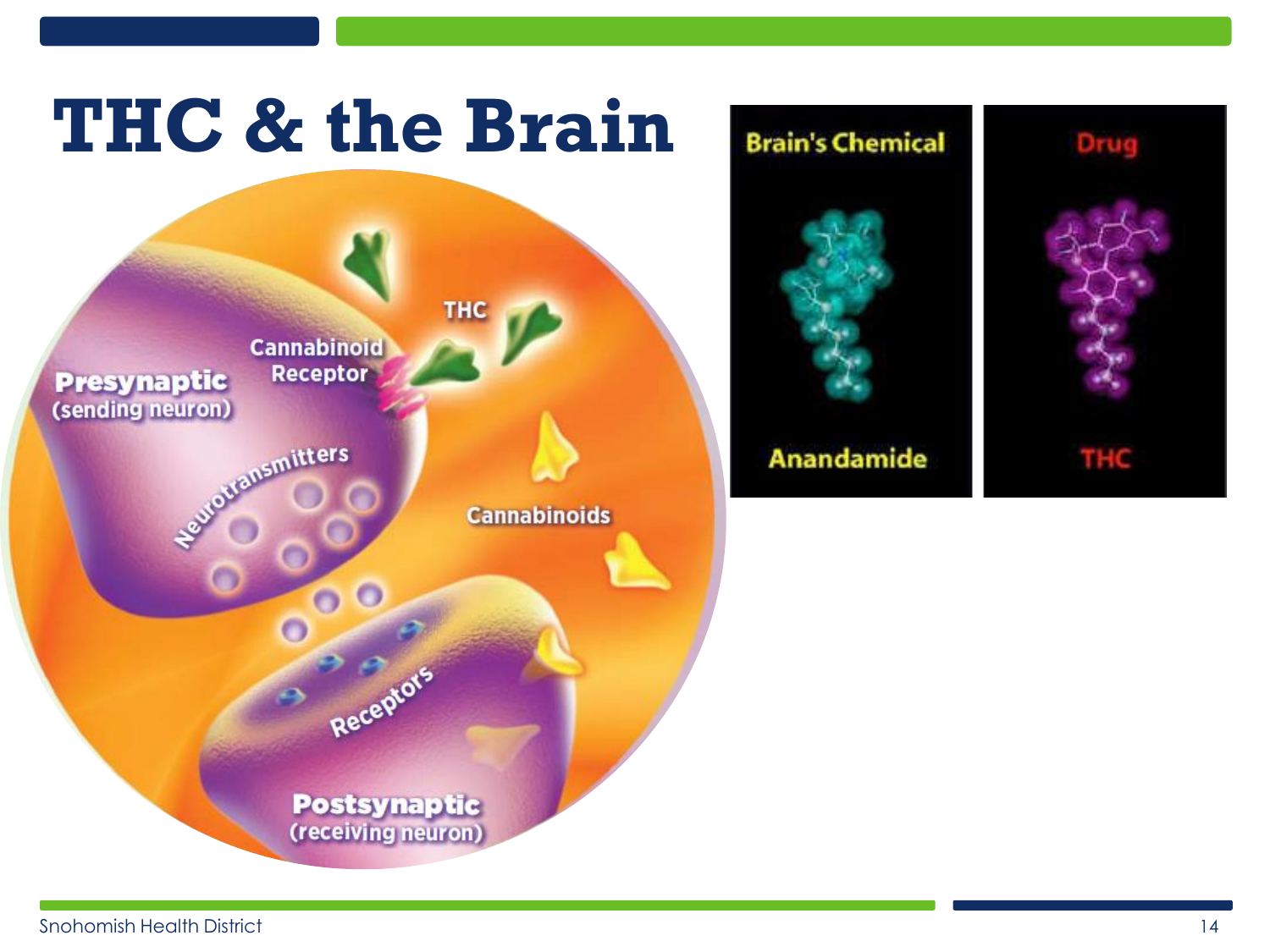

FROM SCHOLASTIC AND THE SCIENTISTS OF THE NATIONAL INSTITUTE ON DRUG ABUSE, NATIONAL INSTITUTES OF HEALTH, U.S. DEPARTMENT OF HEALTH AND HUMAN SERVICES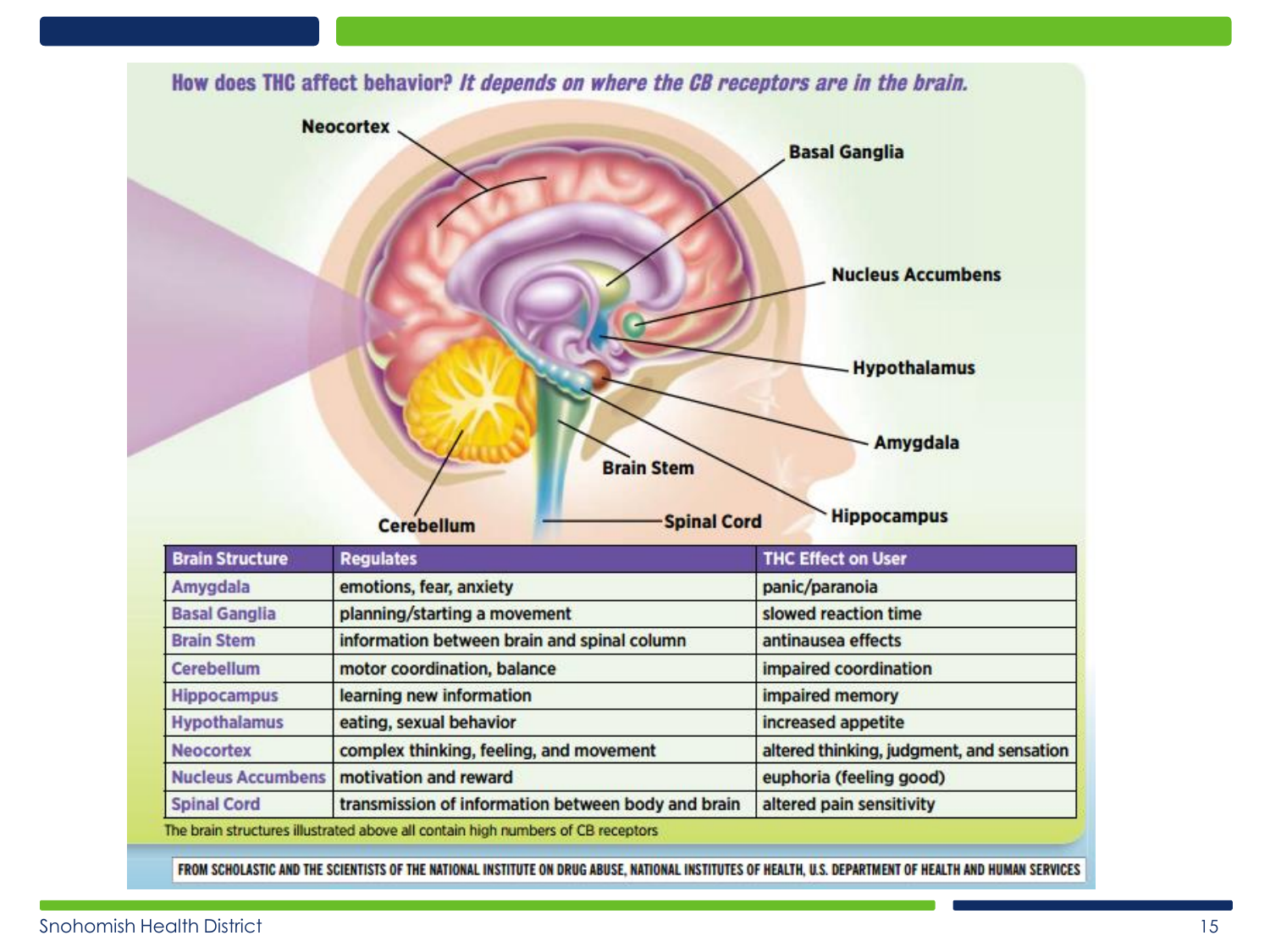### **Short-term Impacts**



- Coordination
- Judgment
- Thinking & problem-solving
- Learning
- Memory
- Attention
- Paranoia
- Hallucinations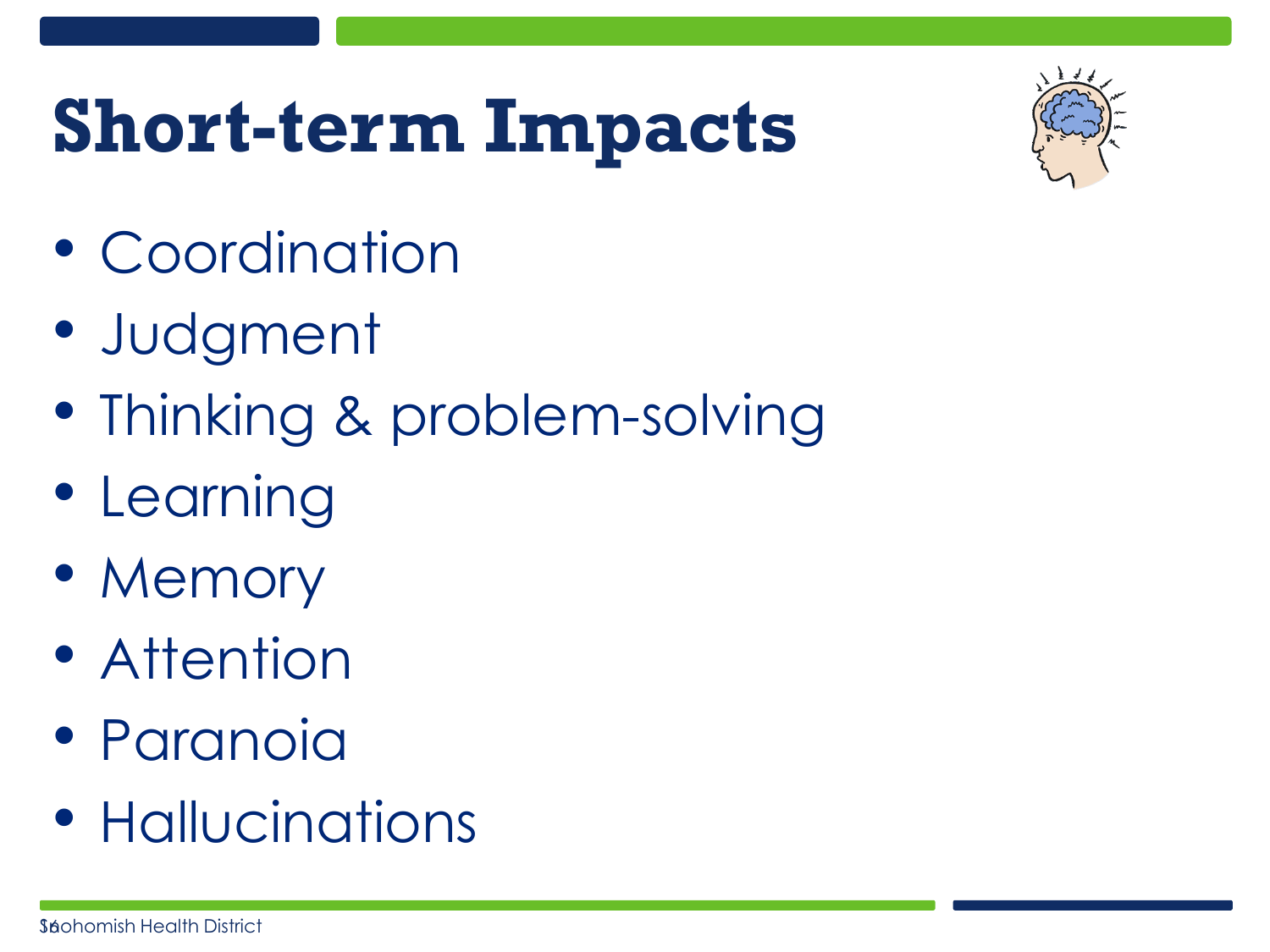# **Longer-term Impacts**



- Anxiety & Depression – Increased risk &/or worse symptoms
- Poor academic performance
	- Worse grades
	- Increased high school dropout
- Loss of IQ points
- Problems with memory, recall & learning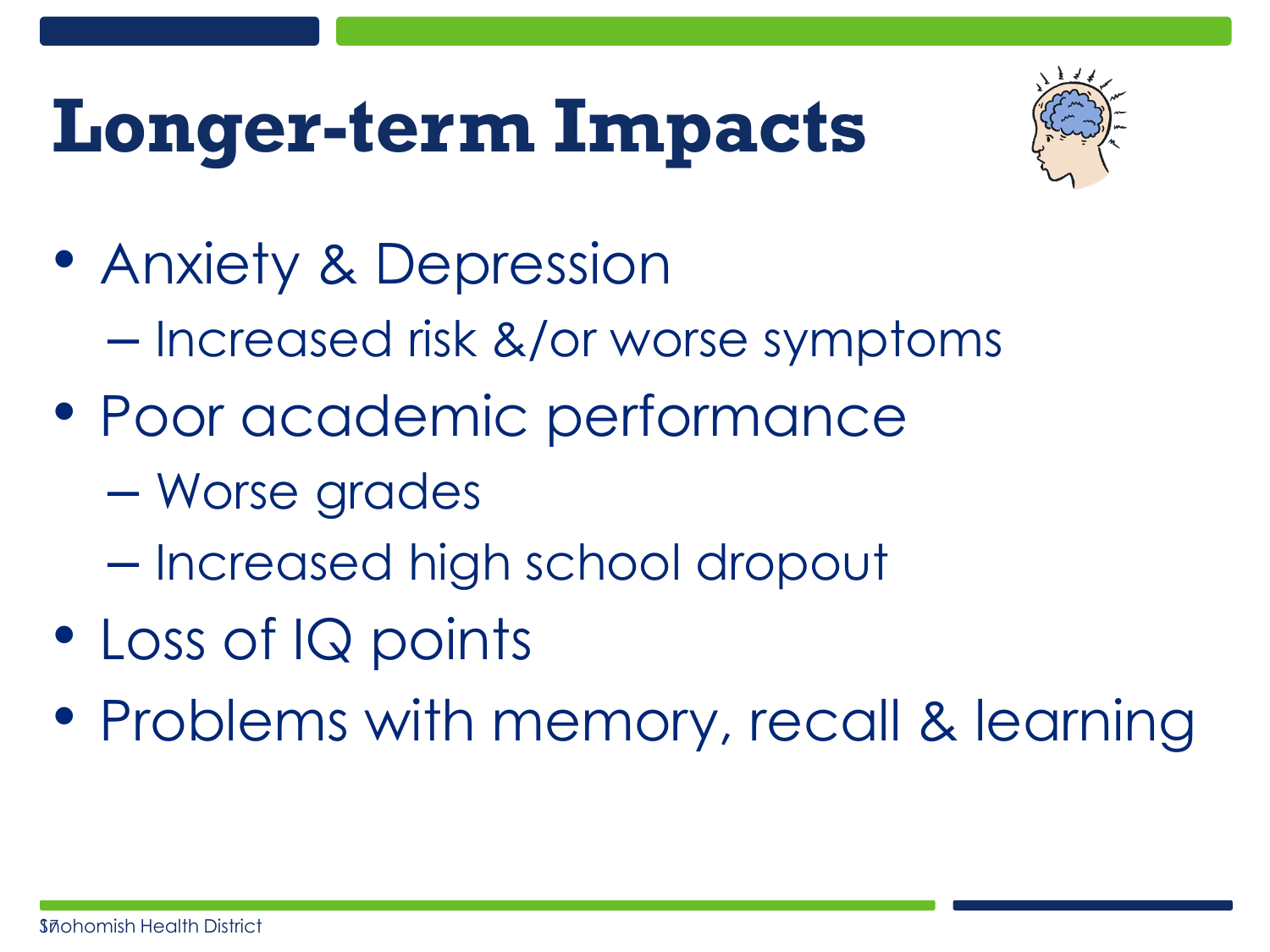### **Physical Health Impacts**

- Marijuana smoke contains many of the same toxins, carcinogens and irritants as cigarette smoke
- Leaves more tar in lungs than cigarette smoke
- Causes respiratory problems such as:
	- Bronchitis (chronic and acute)
	- Persistent cough
	- Wheezing
- Increased heart rate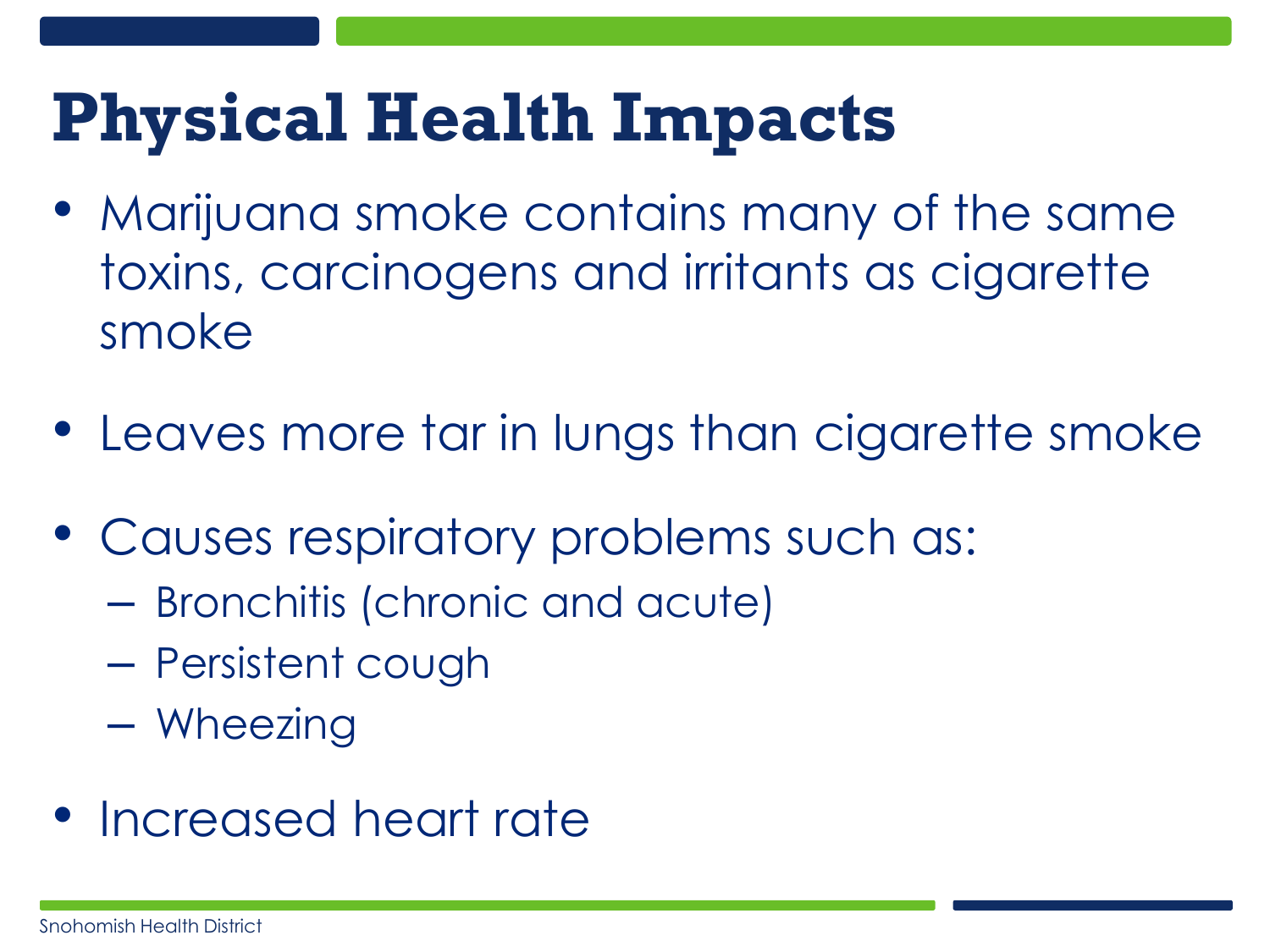### **Marijuana** *IS* **Addictive**

- Use can lead to dependence and addiction
	- **Dependence**  $\rightarrow$  when the brain adapts to large amounts of marijuana by reducing production of and sensitivity to its own endocannabinoid neurotransmitters.
	- **Addiction** > when a person cannot stop using marijuana even though it interferes with many aspects of his or her life.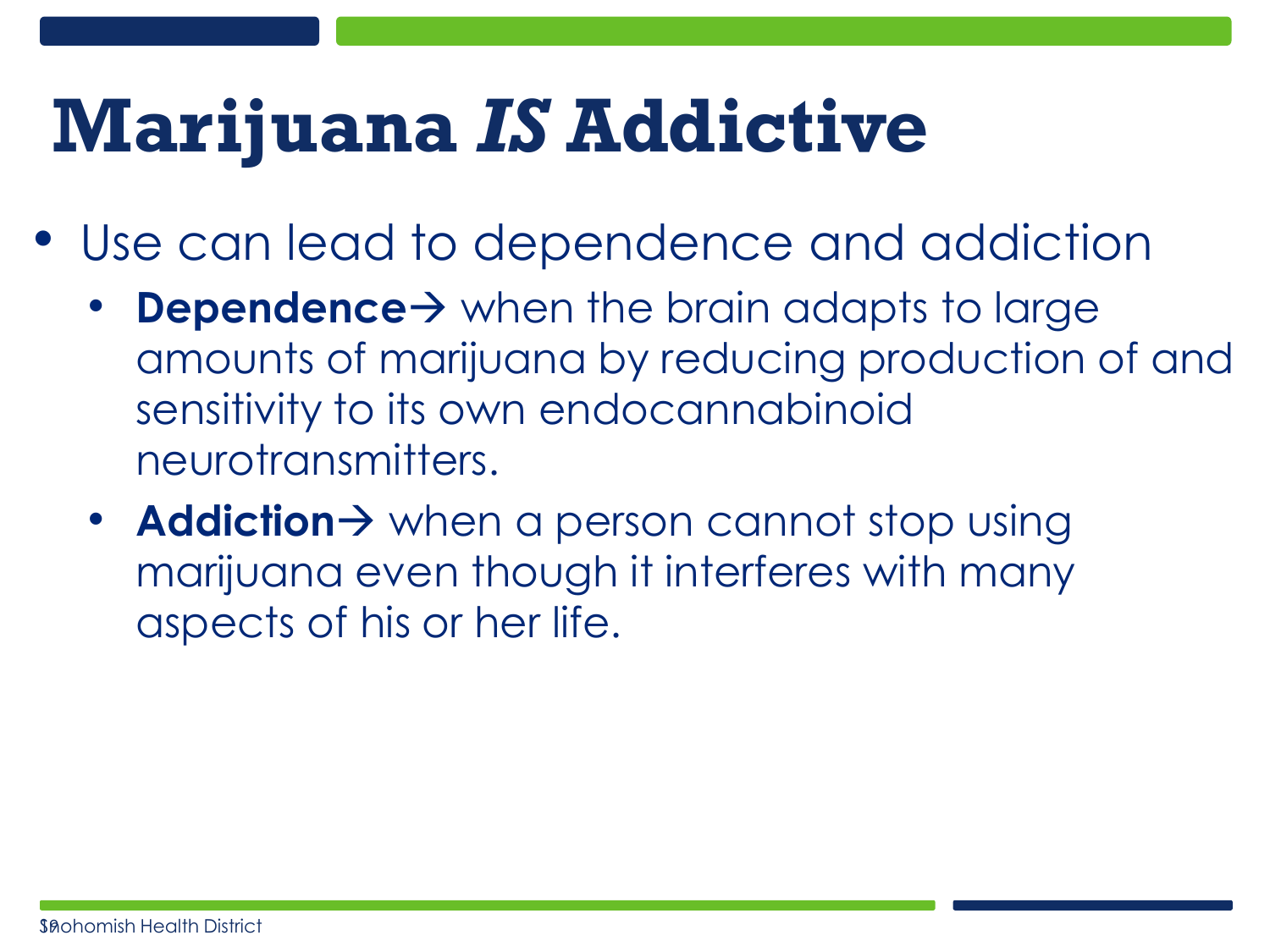### **Addiction,** *continued*

- More likely for youth who use frequently, start using at a younger age, and use for longer periods of time
	- − Daily youth users 50% at risk
- Frequent users experience withdrawal symptoms
	- Physical symptoms
	- Blunted dopamine response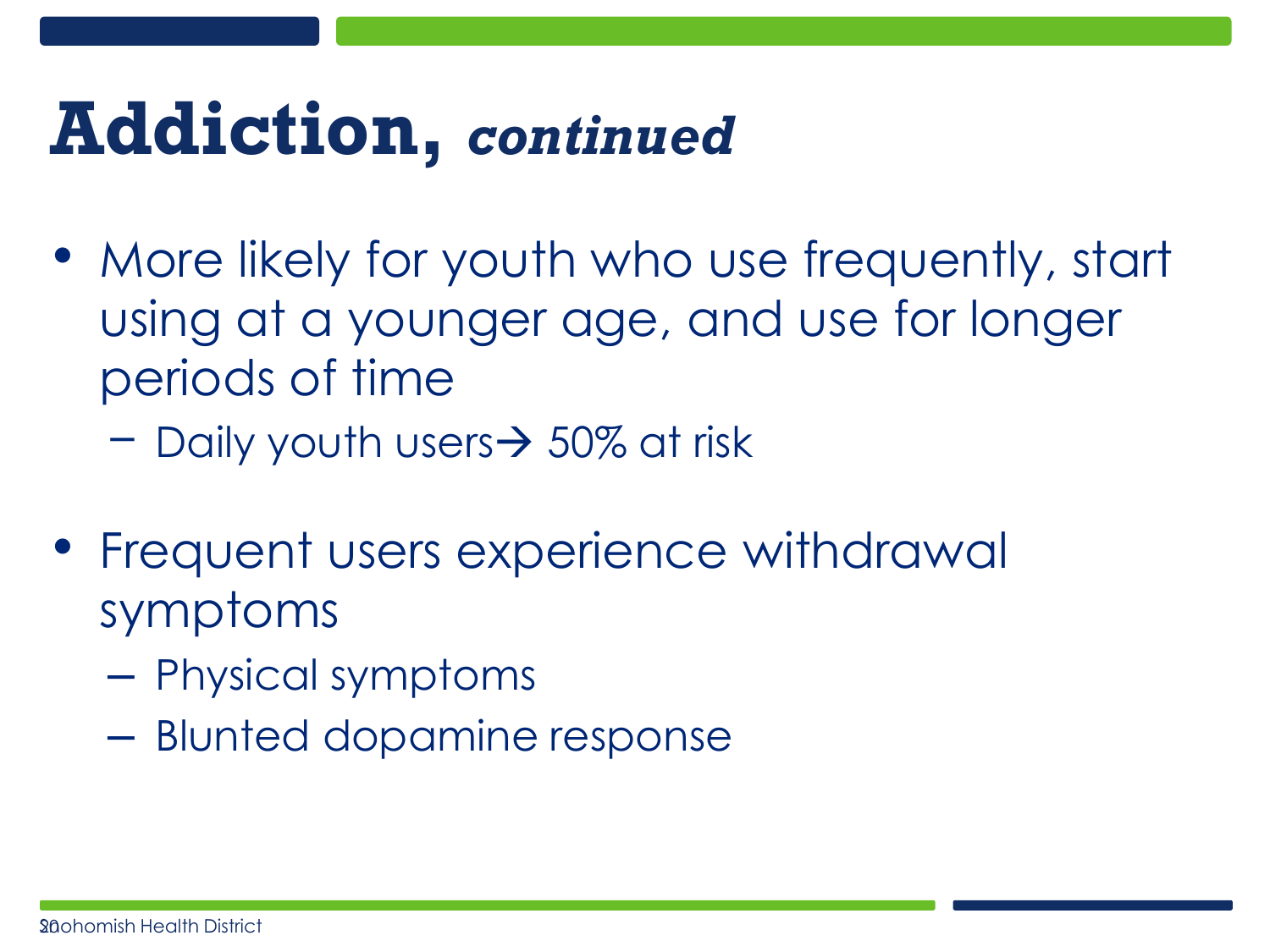#### **Other Consequences**

- School suspension
- Drug treatment programs
- Legal consequences
	- Driver's license suspension
	- Record
- Social consequences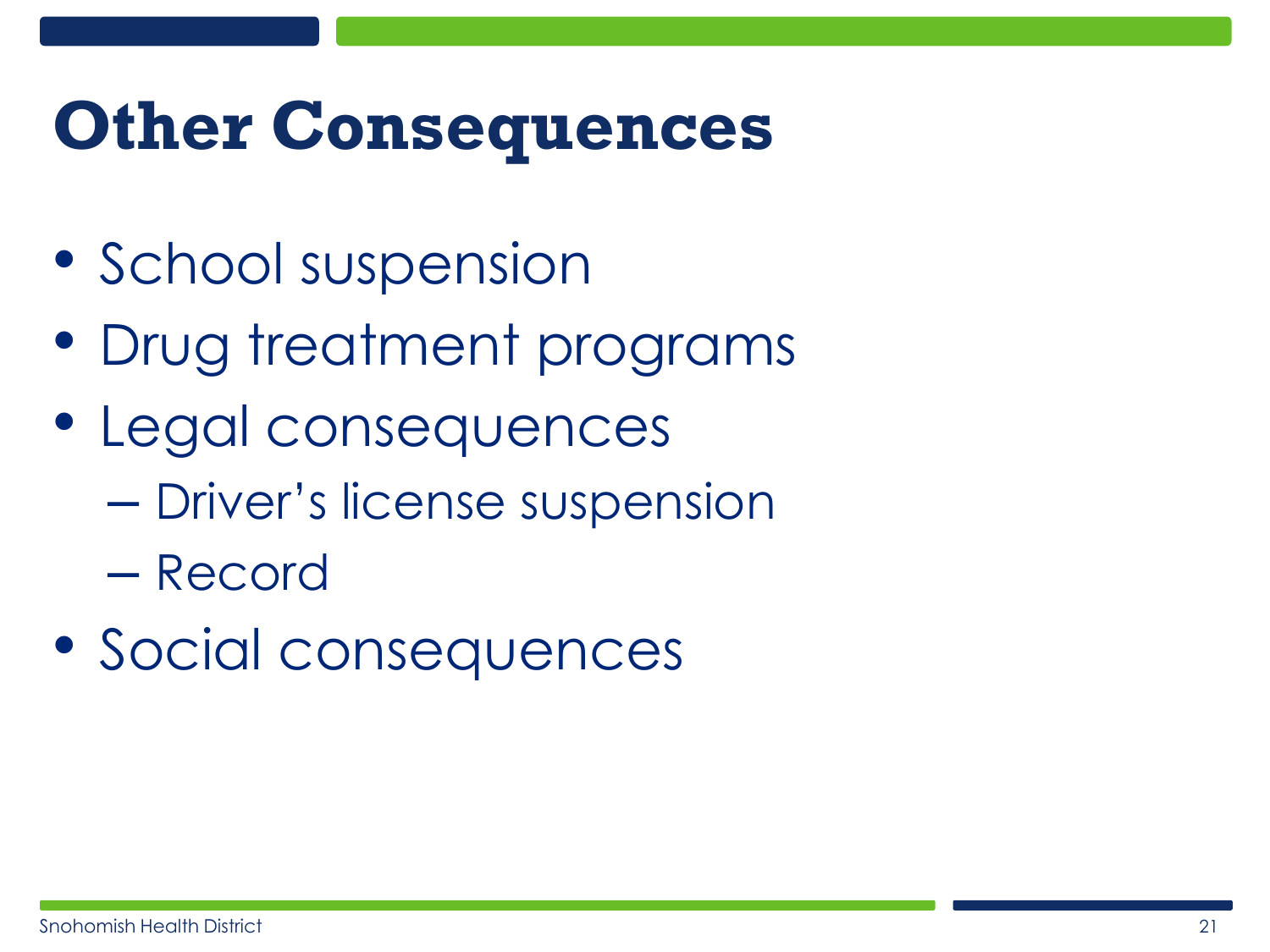### **What contributes to youth MJ use?**

- 3 big factors:
	- Availability
		- Is it easy to get?
	- Social & Community Norms
		- What do peers, parents and other adults think?
	- Perceived Harm
		- **Iour is it risky to try?**
		- **Is it risky to use regularly?**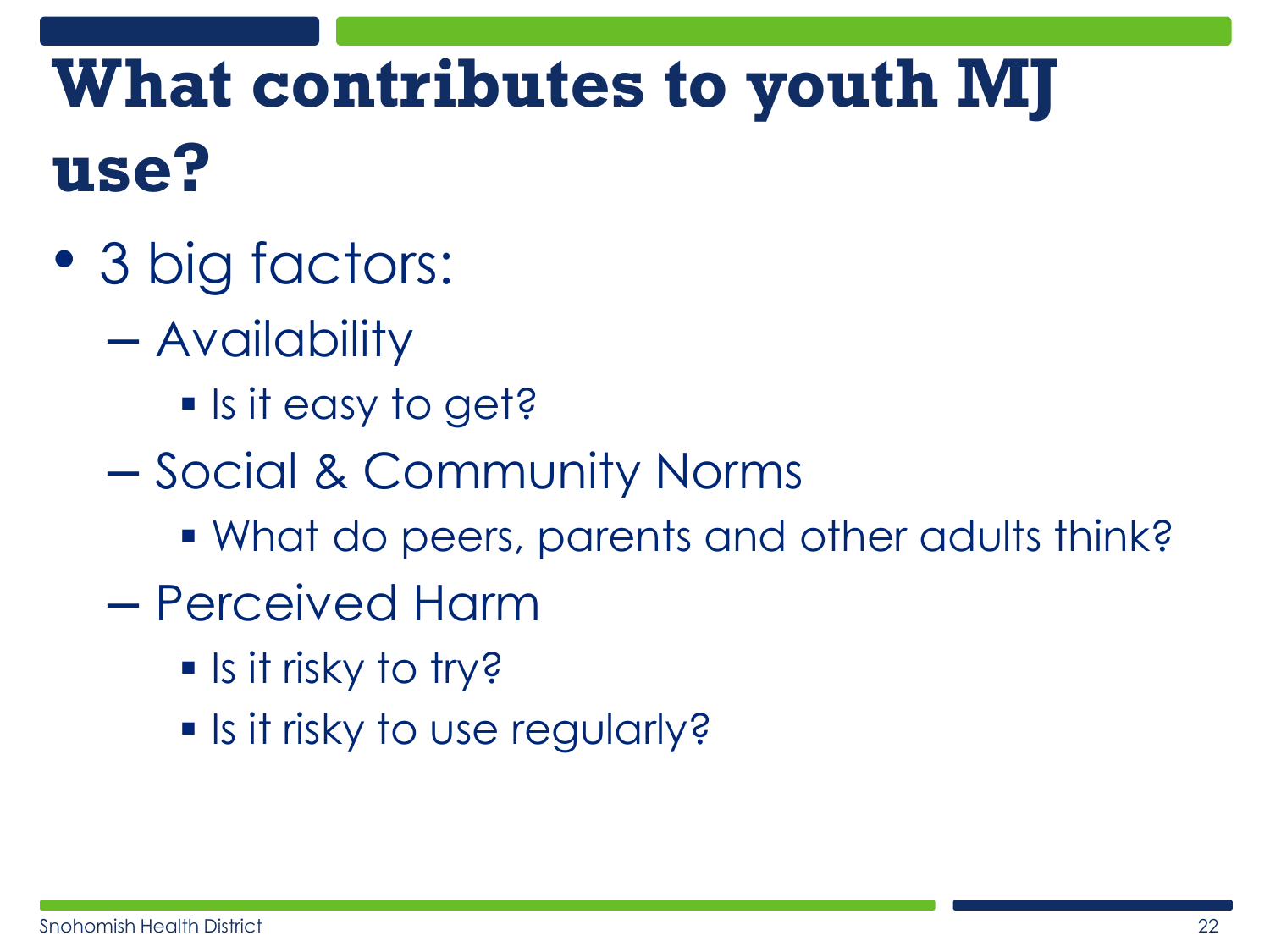#### **Youth Perceptions of Marijuana Snohomish County, 2016**

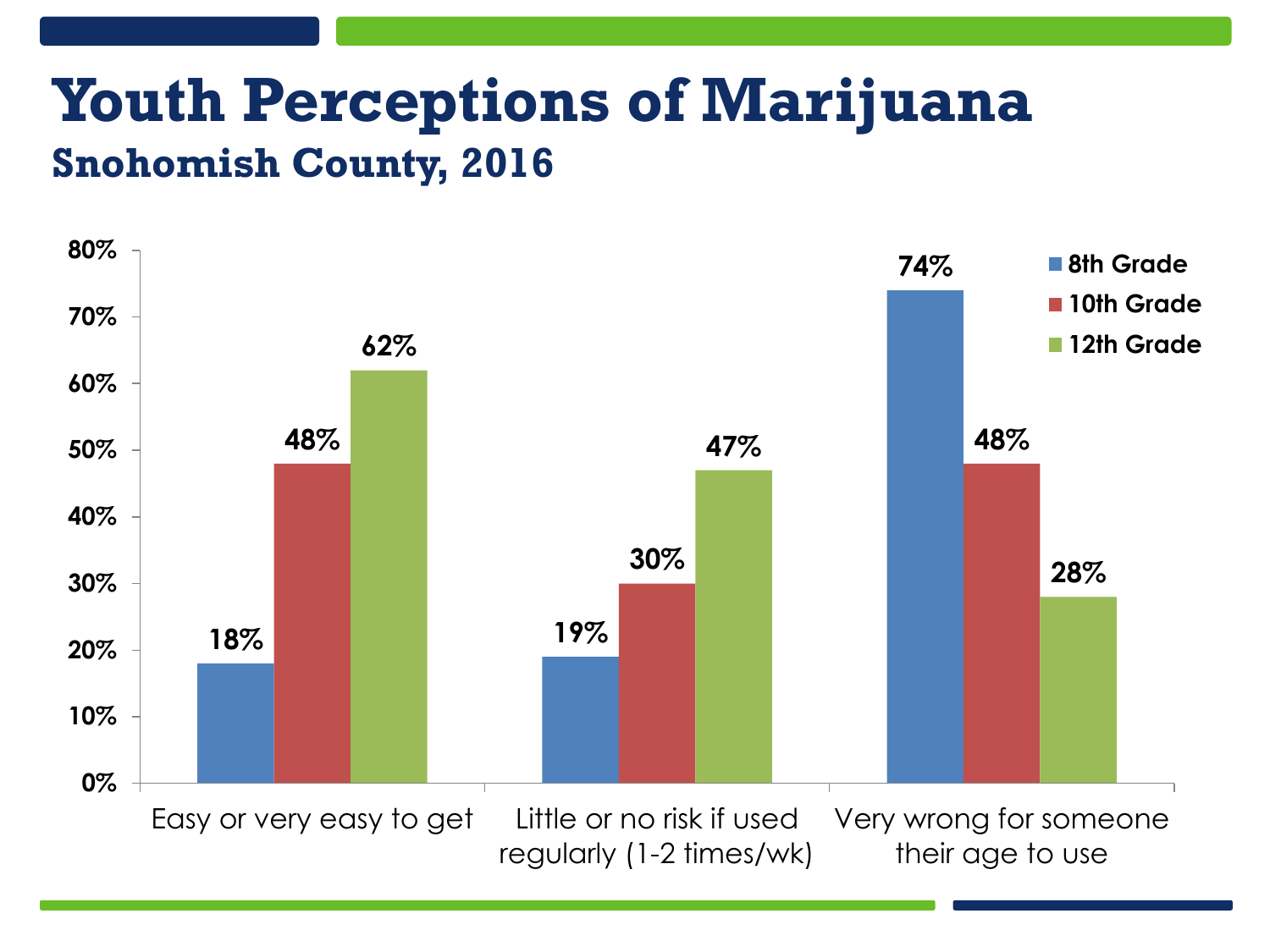## **What can parents & adults do?**

- Start talking early! Teens who use marijuana often start by age 14.
- Set clear, specific rules around marijuana. Discuss these expectations often!
- Be open and honest about the risks of marijuana, and why you want to help them stay healthy.
- Role play to help teens practice saying "no" to drugs.
- Help reinforce the idea that NOT everyone their age is using. Most teens don't use marijuana!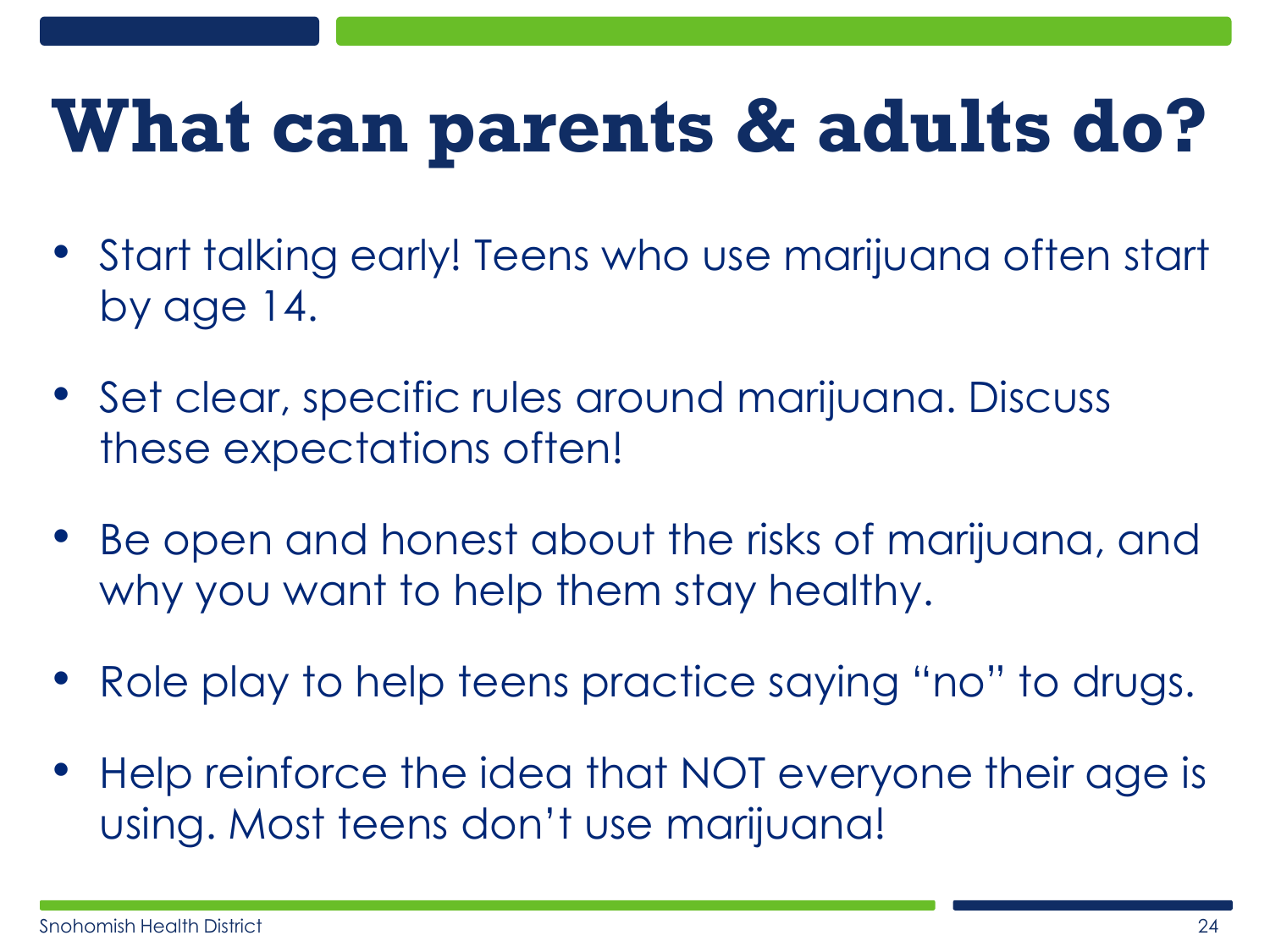# **What is the Health District doing?**

- Parent education
- Youth education via media
- Retailer partnerships
- Serving as a resource for the community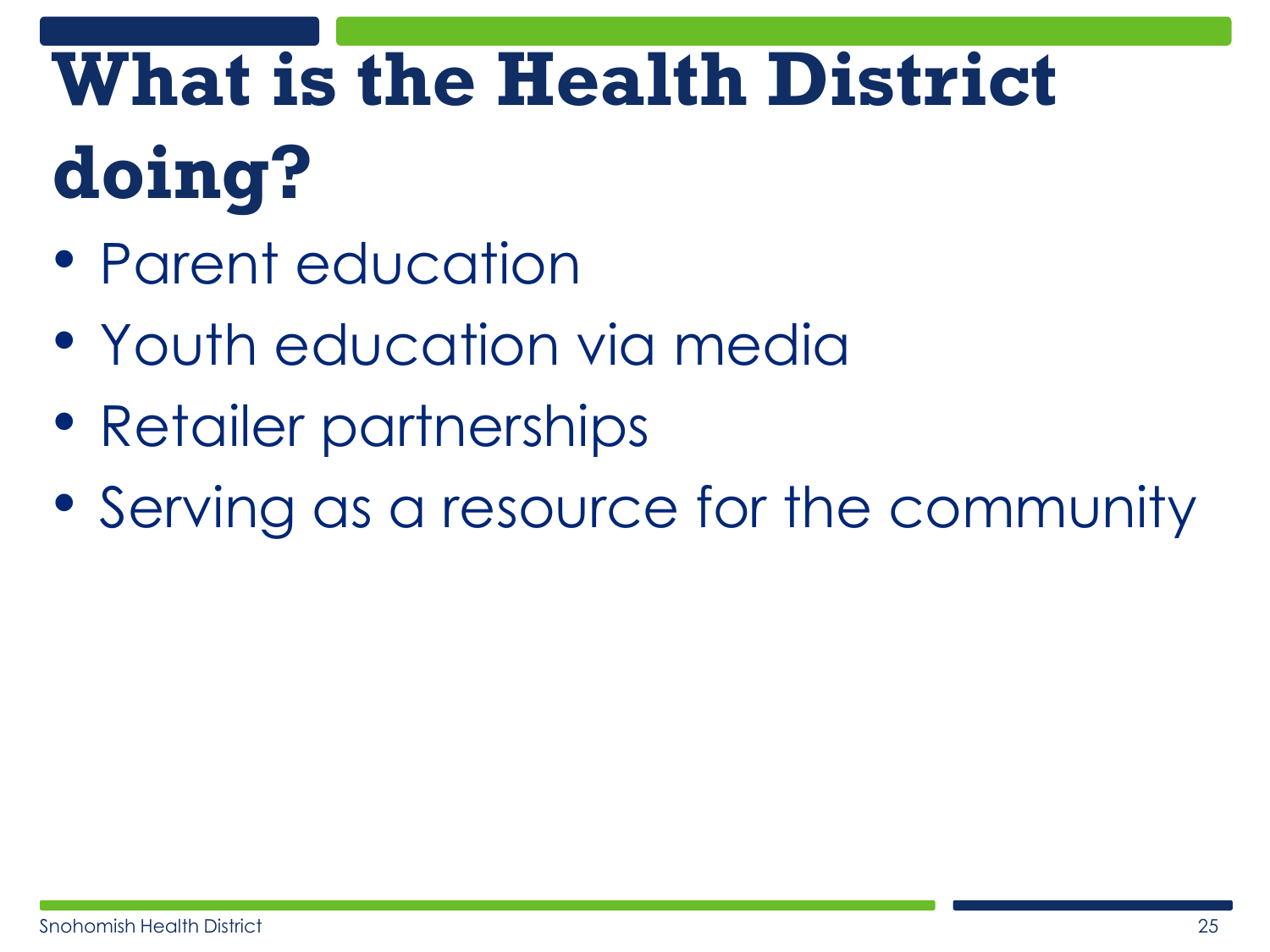# **What's Needed in MJ Prevention?**

- RESEARCH!
- More time in a legalized landscape
- Sustained funding for prevention work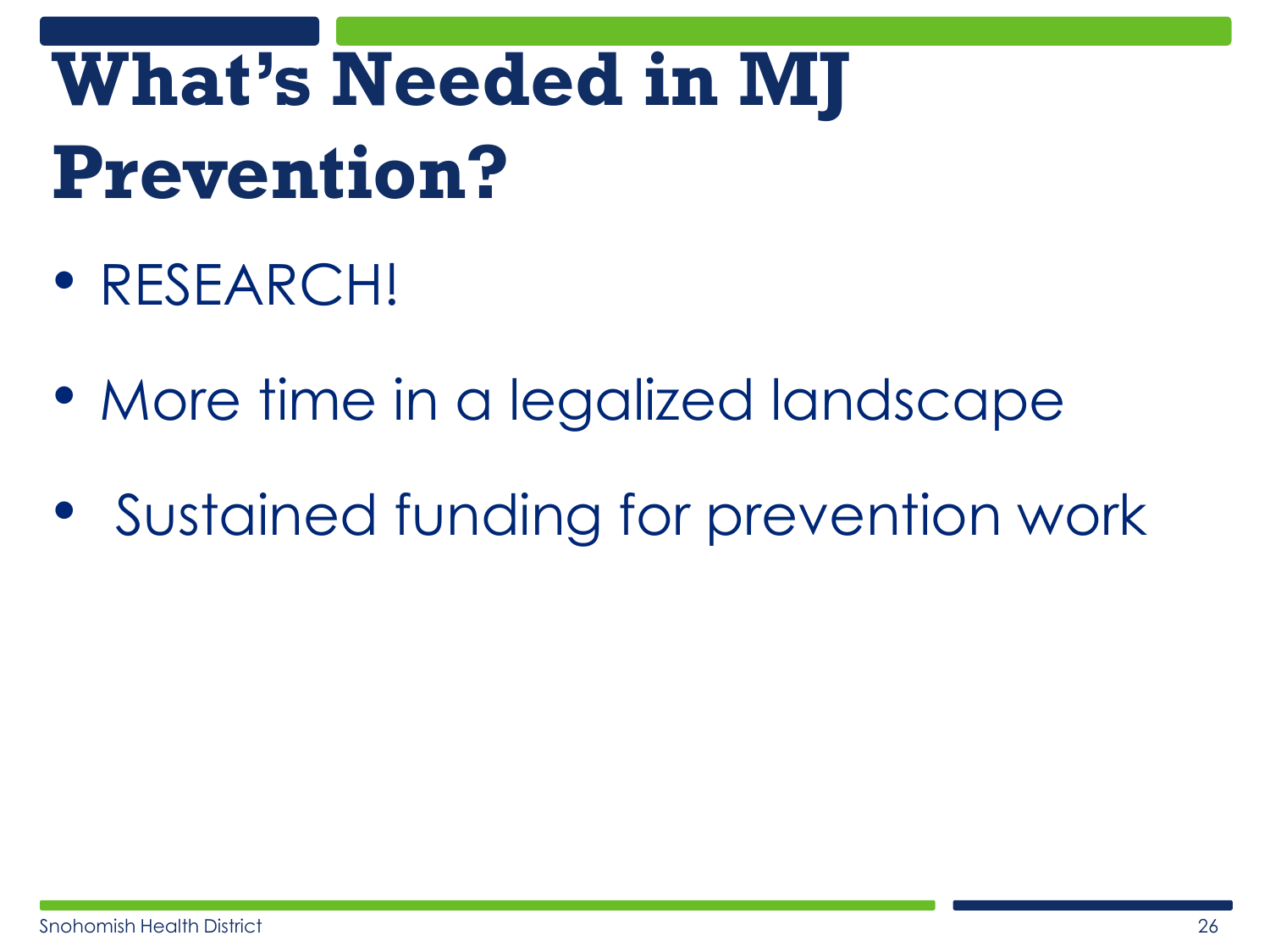### **More information**

• www.youcanwa.org

• National Institute on Drug Abuse (NIDA) – www.drugabuse.gov

• Teen help resource (chat & text too!) – Teen Link www.866teenlink.org